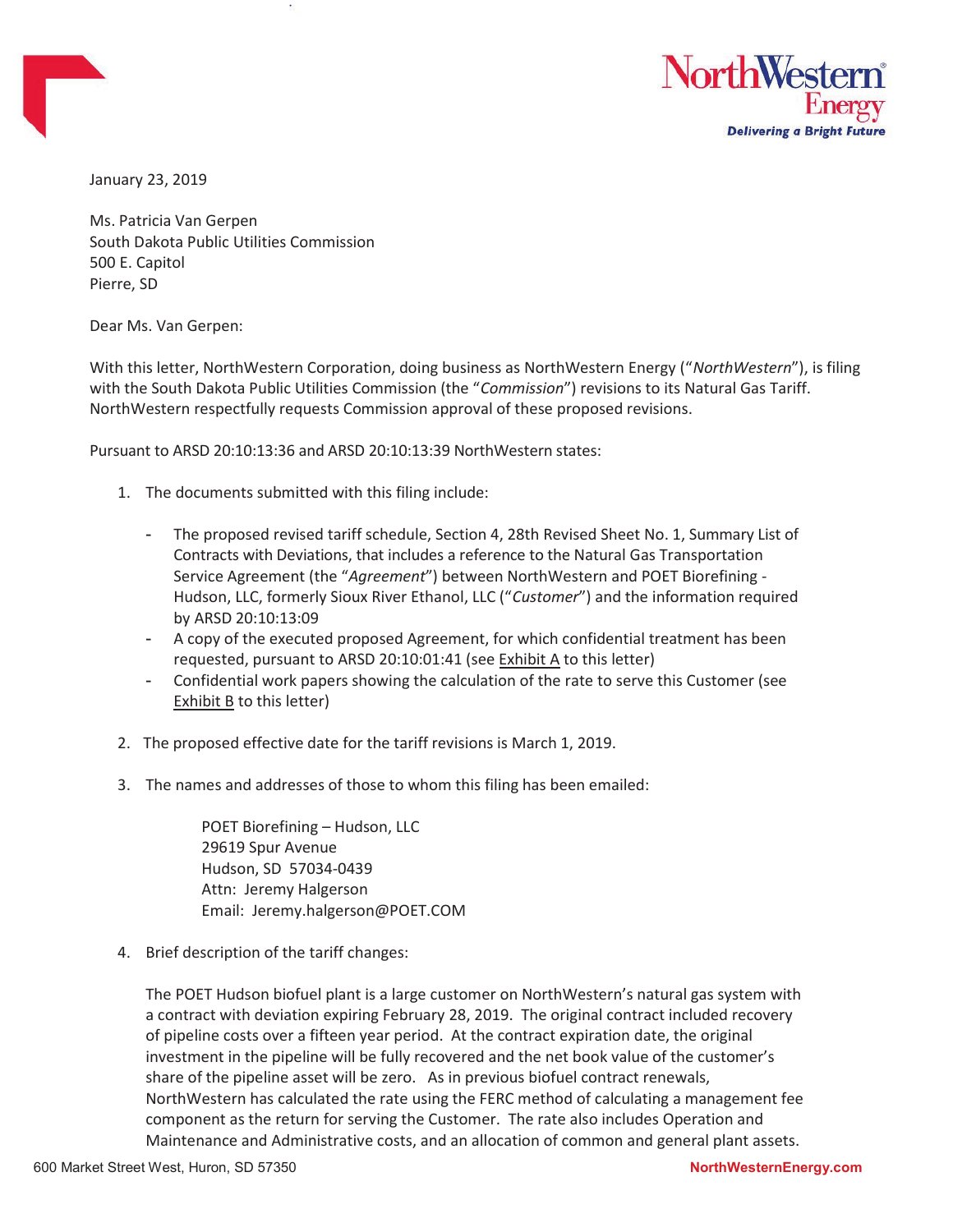

Ad Valorem tax costs will be recovered using the rate for the 87B customers. The recovery of costs using system-wide averages provides a benefit to existing rate base customers by providing cost recovery from this Customer, based on overall system costs.

In summary, the deviations from tariff requested in this filing include:

- The rate on which the Customer is served.
- Termination conditions as set forth in the Agreement.

Except for the deviations described above, this Customer will be served under rate 87 tariff rates and all other conditions of the general terms and conditions will apply.

5. Reasons for the proposed tariff changes:

NorthWestern desires to provide this Customer with continuing natural gas transportation service after the original 15-year agreement expires. This new rate will allow NorthWestern to maintain this Customer, which will benefit not only POET Biorefining – Hudson, LLC, but also NorthWestern and its natural gas customers through recovery of administrative and general costs and common costs from this Customer.

6. Number of customers whose cost of service will be affected and annual changes in cost of service to such customers.

POET Biorefining - Hudson, LLC will be the only customer affected by this filing.

Sincerely,

## Jeff J. Decker

Regulatory Specialist jeff.decker@northwestern.com O 605-353-8315